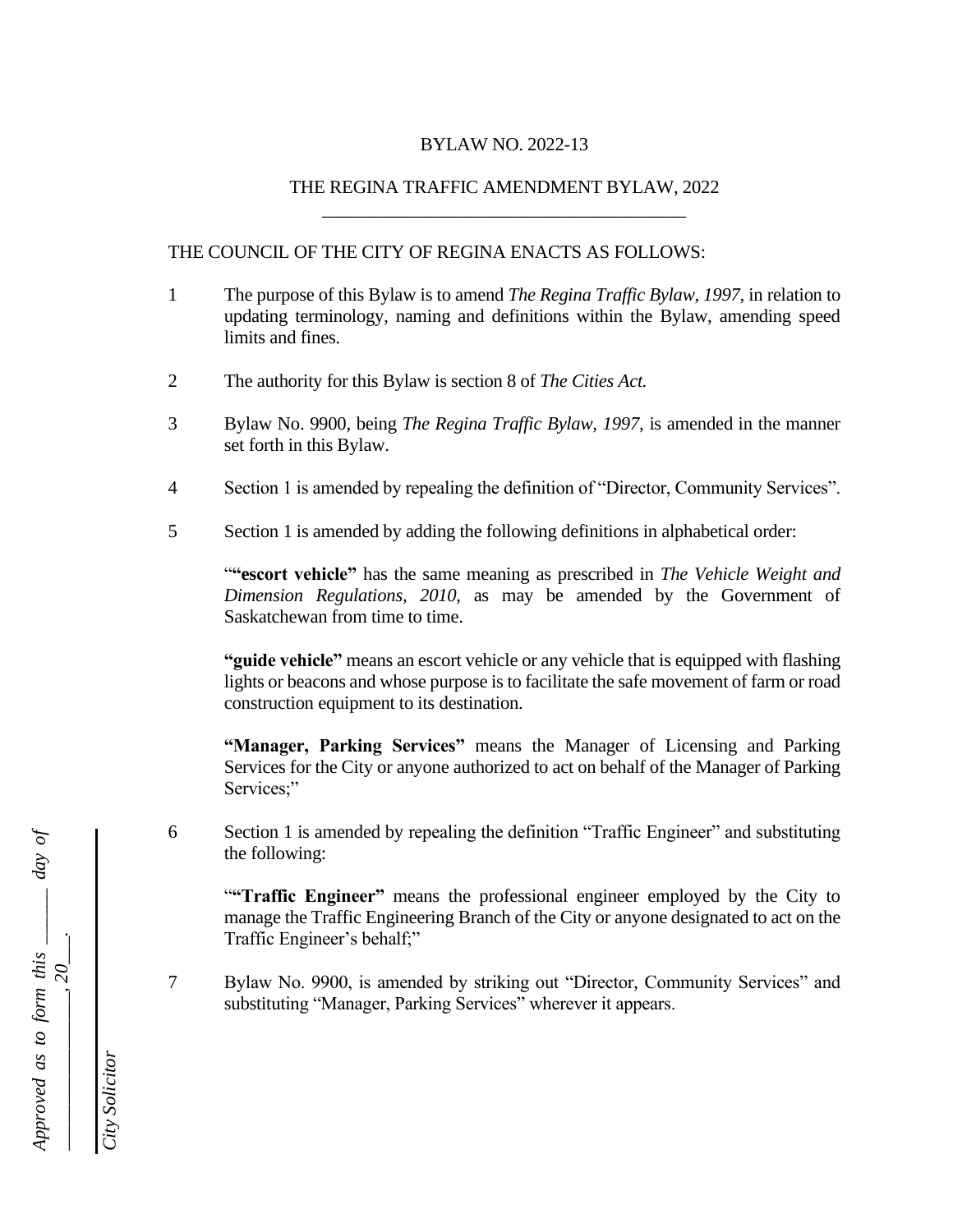- 8 Section 3 is repealed and the following substituted:
	- "3. The Director shall keep an inventory of the location of all permanent traffic control signs."
- 9 Clause 5(2)(e) is repealed and the following substituted:
	- "(e) is under escort by a marked vehicle operated by a member of the Regina Police Service or an employee of the City, pursuant to a valid Temporary Street Use Permit."
- 10 Clause 6(4)(b) is repealed and the following substituted:
	- "(b) is under escort by a marked vehicle of the Regina Police Service or the City, pursuant to a valid Temporary Street Use Permit; and"
- 11 Subclause 6(6)(b)(iii) is repealed and the following substituted:
	- "(iii) the carrier has arranged to be escorted by a marked vehicle of the Regina Police Service or the City."
- 12 Clause  $10(1)(a)$  is amended by striking out:

| $\left( \left  \right  \right $<br>Courtney Street   Hill Avenue | Dewdney Avenue |  |  |
|------------------------------------------------------------------|----------------|--|--|
|------------------------------------------------------------------|----------------|--|--|

and substituting:

| "  Courtney Street   Hill Avenue |                                                | 250 m. South of Dewdney 70 |    |    |
|----------------------------------|------------------------------------------------|----------------------------|----|----|
|                                  |                                                | Avenue                     |    |    |
|                                  | Courtney Street 250 m. South of Dewdney Avenue |                            | 50 |    |
|                                  | Dewdney Avenue                                 |                            |    | ,, |

- 13 Section 29 is repealed and the following substituted:
	- "29 The operator of a school bus is exempted from their duty under *The School Bus Operating Regulations, 1987,* as amended by the Government of Saskatchewan, to stop at the rail crossings located at Ring Road and CNR Qu'Appelle Subdivision and CPR Lanigan Subdivision, unless the Railway Crossing Signal is activated, or unless it is unsafe to cross the rail crossing."
- 14 Subsection 31(3) is repealed and the following substituted:
	- "(3) The Director shall keep an inventory of the location of all permanent parking restrictions."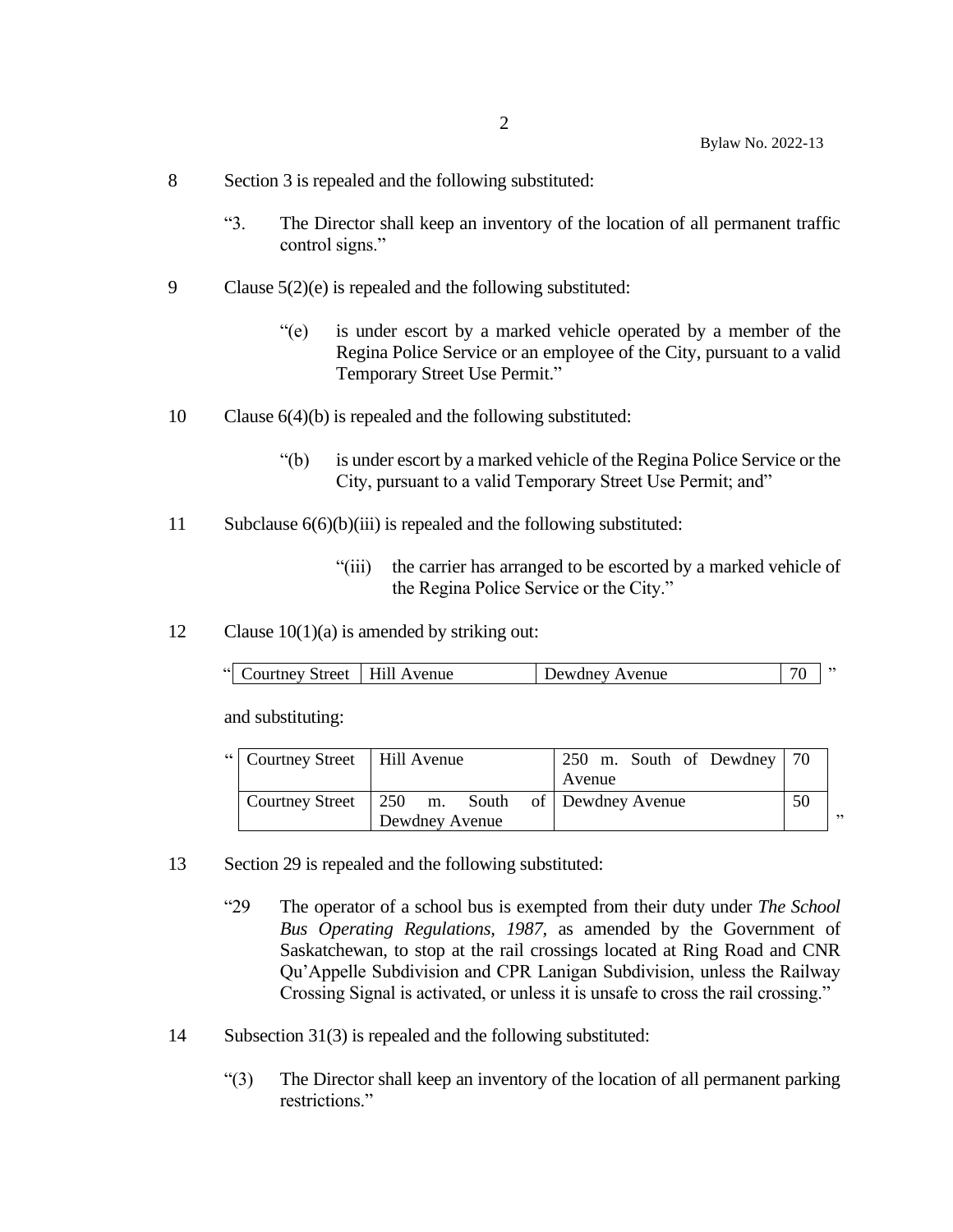- 15 Subsection 37(2) is repealed and the following substituted:
	- "(2) The Director shall keep an inventory of the location and time limit of all parking meters."
- 16 Clause 72(3)(b) is repealed and the following substituted:
	- "(b) the operator has obtained all the necessary approvals from the Government of Saskatchewan and any other applicable agencies to move the over dimensional load outside the City limits."
- 17 Subsections 74(2) and 74(3) are repealed and the following substituted:
	- "(2) Notwithstanding subsection (1), a slow-moving vehicle may be operated between sunset and sunrise, if the vehicle is preceded and followed by an escort vehicle or the slow-moving vehicle is equipped with headlights and taillights.
	- (3) Escort vehicles shall be identified in conformity with the escort vehicle requirements described in *The Vehicle Weight and Dimension Regulations, 2010*, as amended by the Government of Saskatchewan from time to time."
- 18 Section 76 is amended by adding the following subsections:
	- "76(1) No person shall operate any farm equipment or road construction equipment with an attachment that obstructs the operator's view of the public highway or pedestrian crosswalk unless it is preceded by a guide vehicle.
		- (2) Notwithstanding subsection (1), no person shall operate any farm equipment or road construction equipment between sunset and sunrise or between the hours of 07:00 hours to 09:00 hours and 16:00 hours to 18:00 hours unless the farm equipment or road construction equipment is preceded and followed by an escort vehicle."
- 19 Section 77 is repealed and the following substituted:
	- "77 Escort vehicles shall be identified in conformity with the escort vehicle requirements described in *The Vehicle Weight and Dimension Regulations, 2010*, as amended by the Government of Saskatchewan from time to time."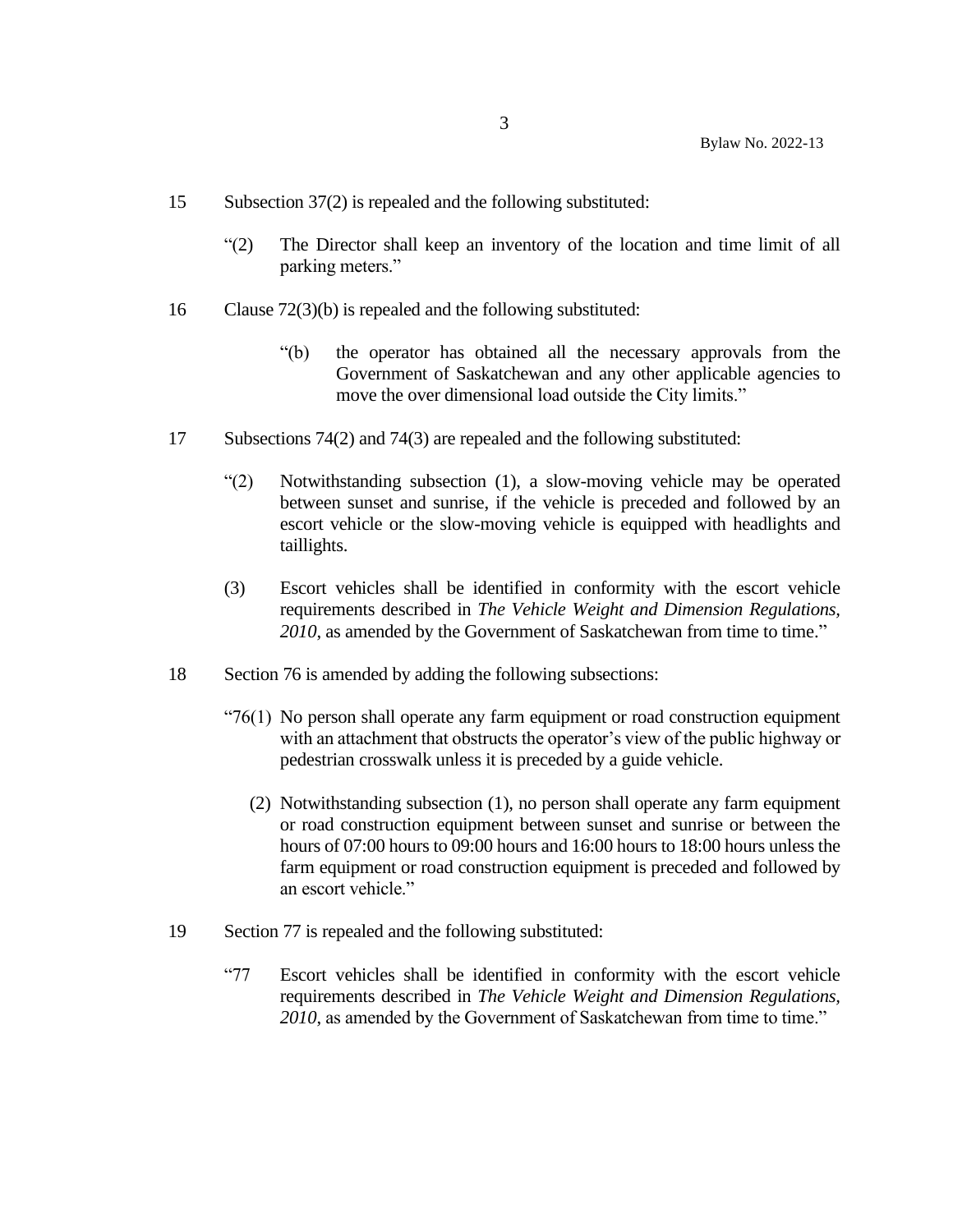- 20 Subsection 79(1) is repealed and the following substituted:
	- "79(1) Sections 73, 74, 75, 76(2), 77 and 78 shall not apply to any vehicle owned by or under contract to the City or any other public utility while that vehicle is:
		- (a) actually engaged in maintenance or construction of city operations; or
		- (b) travelling to any site for the purpose of maintenance or construction of city operations."
- 21 Schedule "A" of Bylaw 9900 is repealed and the attached Schedule "A" substituted.
- 22 Schedule "B" of Bylaw 9900 is repealed and the attached Schedule "B" substituted.
- 23 Schedule "C" of Bylaw 9900 is repealed and the attached Schedule "C" substituted.
- 24 Schedule "K" of Bylaw 9900 is amended by striking out sections 9.1(4),9.1(5),11(3) and 11(4).
- 25 Schedule "L" of Bylaw 9900 is amended by adding the following two lines after section 9(3) of Schedule "L":

| 66 | 9.1(4) | \$180.00 | Unreasonable and imprudent when            |    |
|----|--------|----------|--------------------------------------------|----|
|    |        |          | approaching any special hazard that exists |    |
|    |        |          | with respect to cyclists or other active   |    |
|    |        |          | transportation modes.                      |    |
|    | 9.1(5) | \$100.00 | Following a cyclist more closely than is   |    |
|    |        |          | reasonable and prudent.                    | ,, |

26 Schedule "L" of Bylaw 9900 is amended by adding the following two lines after section 11(1) of Schedule "L":

| " $11(3)$ | \$85.00  | Passing a cyclist in the same lane   |
|-----------|----------|--------------------------------------|
|           |          | that the cyclist is occupying.       |
| 11(4)     | \$180.00 | Passing a cyclist at a speed greater |
|           |          | than 50 Kilometres per hour, or for  |
|           |          | streets with a posted speed limit    |
|           |          | equal to or exceeding 80 kilometres  |
|           |          | per hour at a speed no greater than  |
|           |          | ,,<br>70 kilometers per hour.        |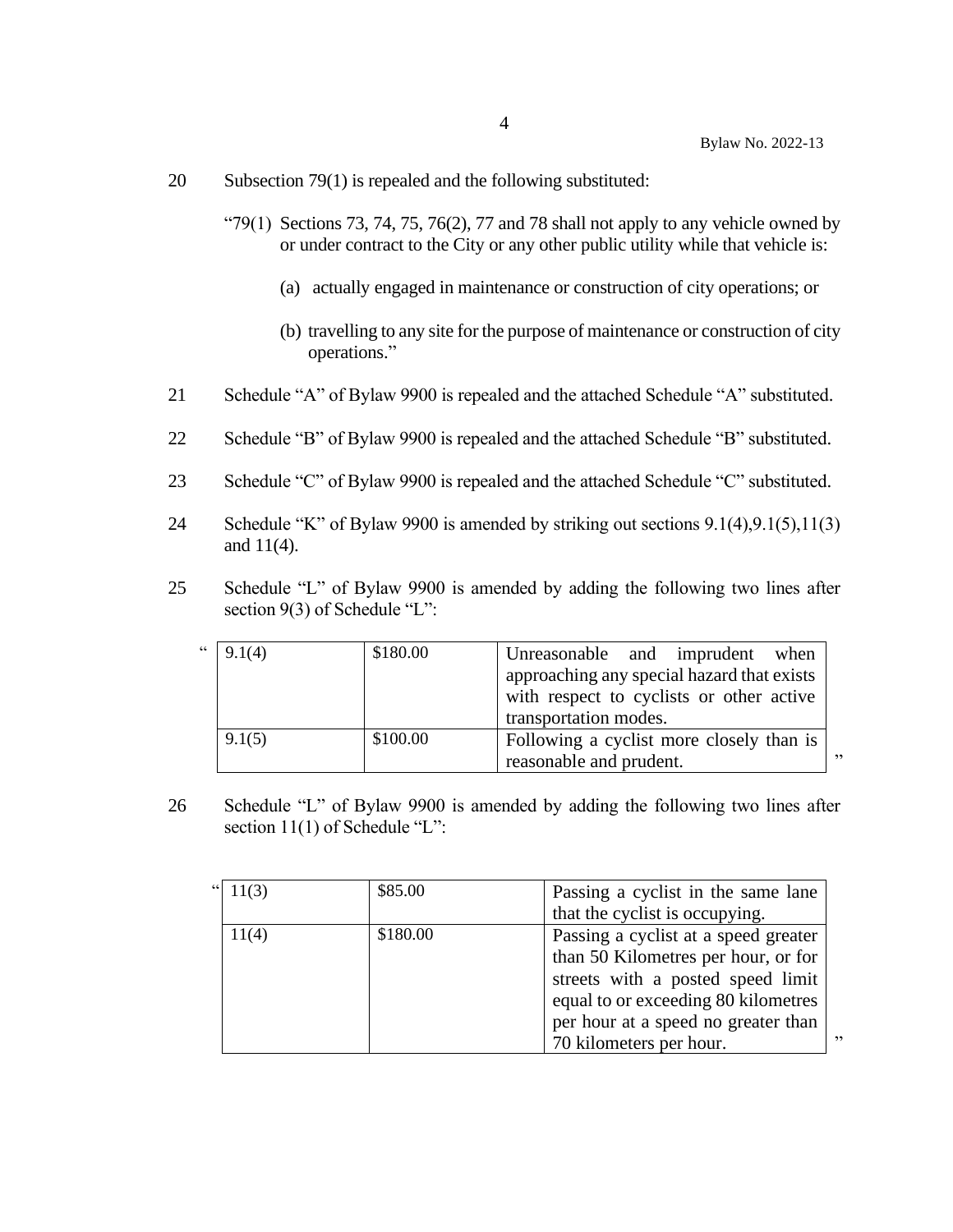27 Schedule "L" of Bylaw 9900 is amended by adding the following two lines after section 76 of Schedule "L":

| " $ 76(1)$ | \$180.00 | Operating farm equipment or road<br>construction equipment with an<br>obstructed view of the public highway<br>or pedestrian crosswalk without a<br>preceding guide vehicle. |
|------------|----------|------------------------------------------------------------------------------------------------------------------------------------------------------------------------------|
| 76(2)      | \$180.00 | Operating farm equipment or road<br>construction equipment<br>during<br>prohibited times without a preceding<br>,,<br>or following escort vehicle.                           |

28 This Bylaw comes into force on the day of passage.

| READ A FIRST TIME THIS $2nd$ DAY OF                      |  | March | 2022.  |       |
|----------------------------------------------------------|--|-------|--------|-------|
| READ A SECOND TIME THIS 2 <sup>nd</sup> DAY OF           |  | March | -2022. |       |
| READ A THIRD TIME AND PASSED THIS 2 <sup>nd</sup> DAY OF |  |       | March  | 2022. |

Mayor City Clerk (SEAL)

CERTIFIED A TRUE COPY

City Clerk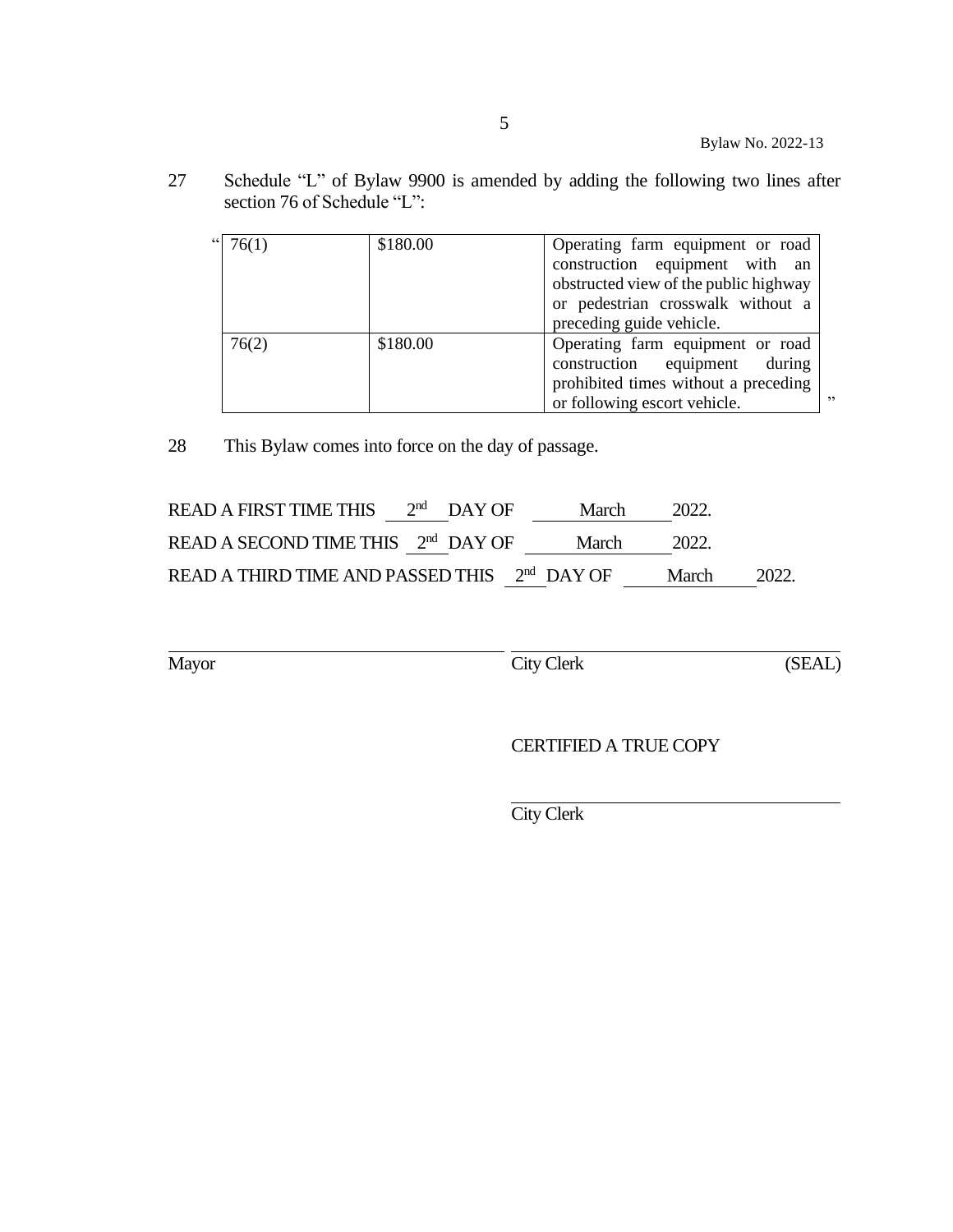

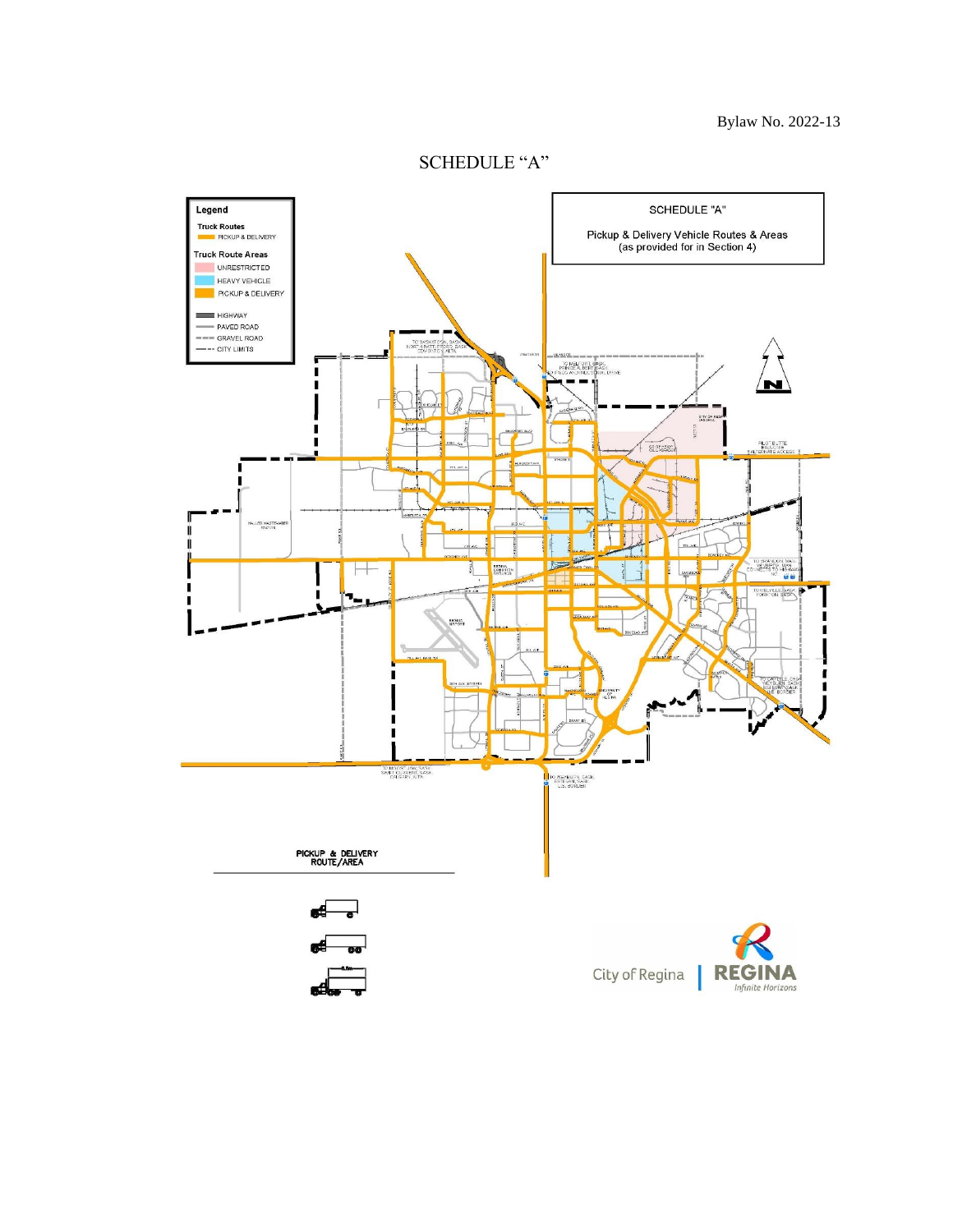

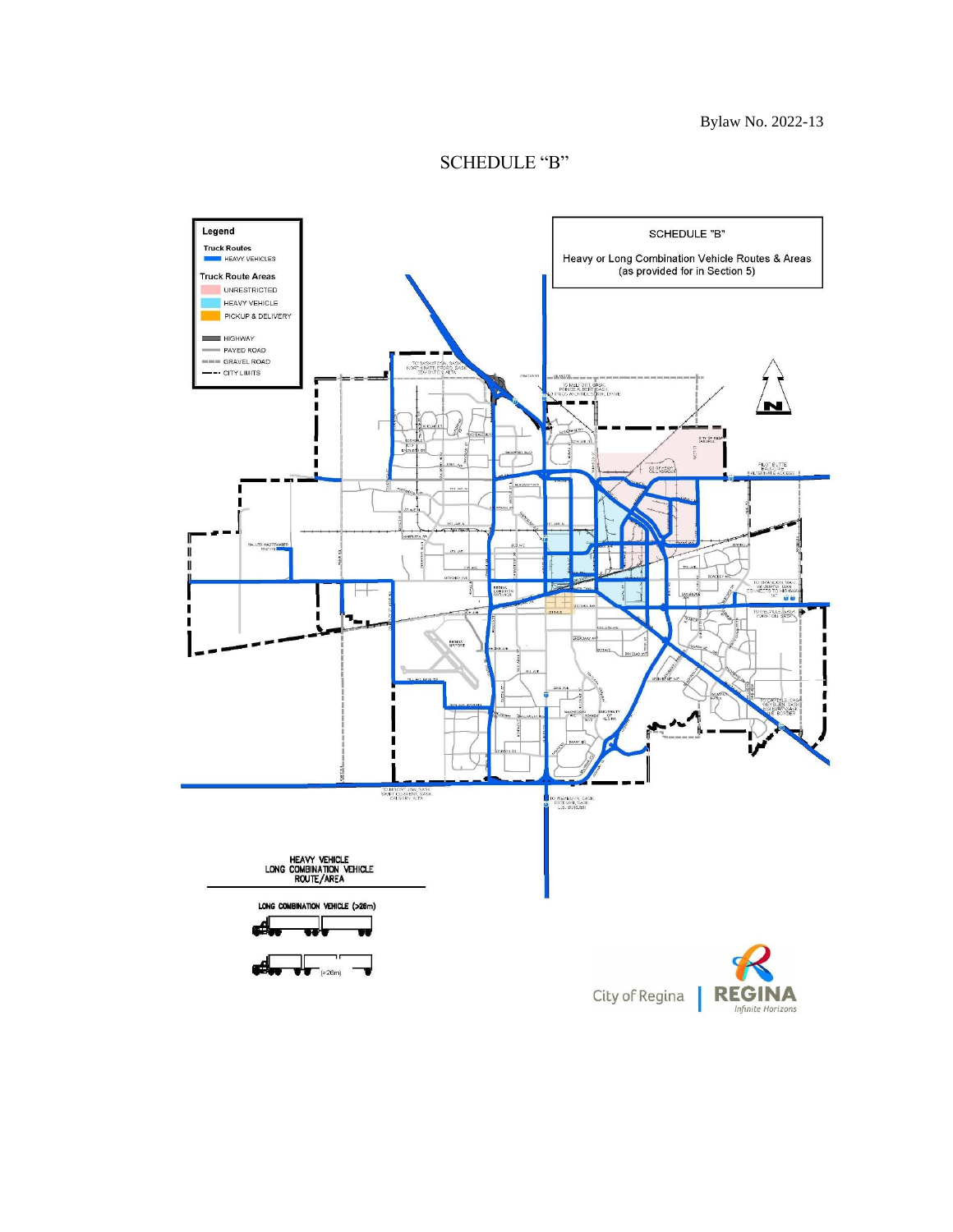## SCHEDULE "C"